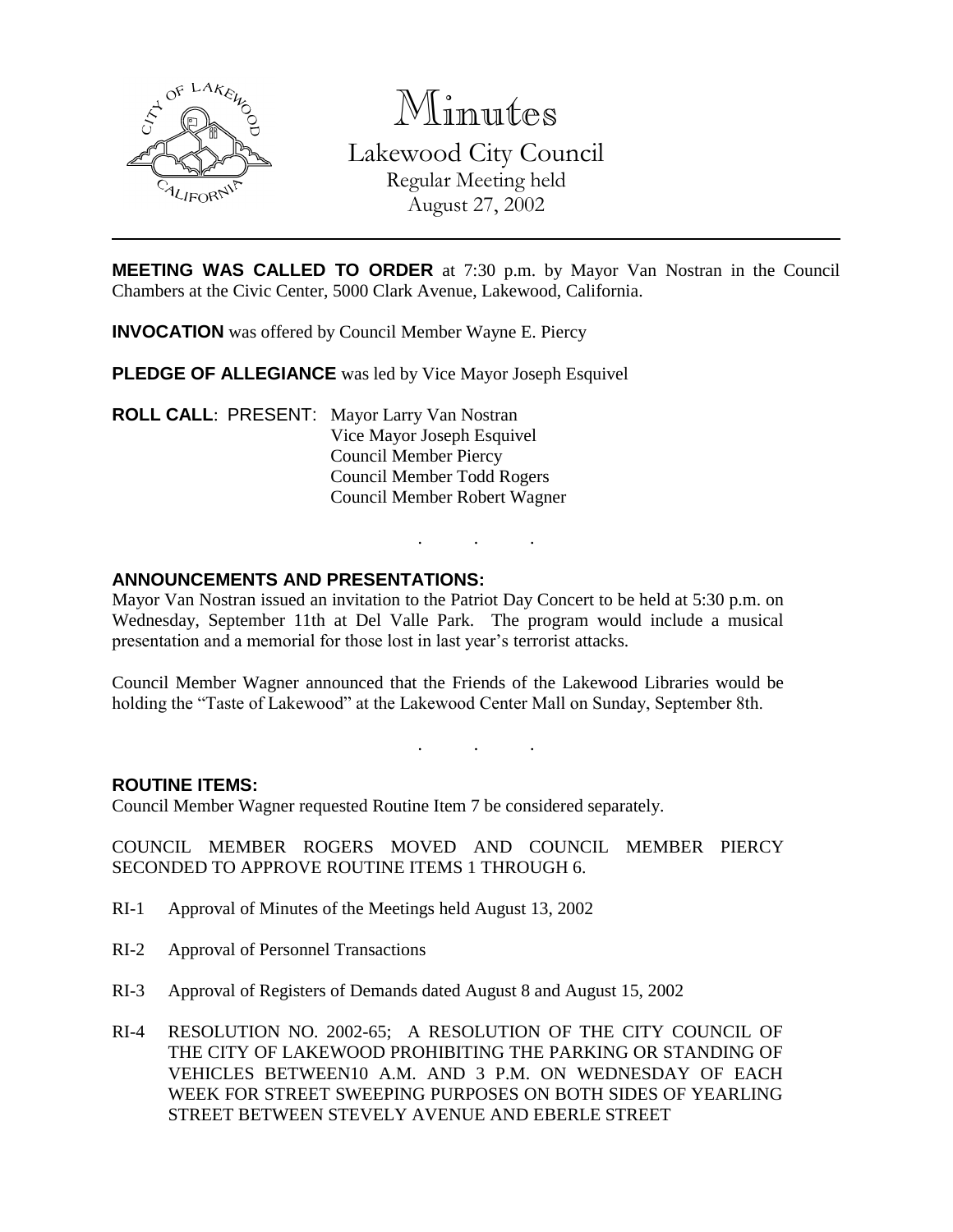#### **ROUTINE ITEMS:** Continued

- RI-5 Approval of Monthly Report of Investment Transactions
- RI-6 RESOLUTION NO. 2002-66; A RESOLUTION OF THE CITY COUNCIL OF THE CITY OF LAKEWOOD RESCINDING RESOLUTION NUMBER 97-87 ESTABLISHING A PHYSICALLY HANDICAPPED PERSONS DESIGNATED PARKING SPACE ON THE NORTH SIDE OF ANDY STREET WITHIN THE CITY OF LAKEWOOD

UPON ROLL CALL VOTE, THE MOTION WAS APPROVED:

AYES: COUNCIL MEMBERS: Rogers, Esquivel, Piercy, Wagner and Van Nostran NAYS: COUNCIL MEMBERS: None

RI-7 Approval of Installation of Passenger and Bus Loading Zones at Lakewood Elementary and Alternative Academy, Michelson Street, Resolutions No. 2002-67 through No. 2002-69

RESOLUTION NO. 2002-67; A RESOLUTION OF THE CITY COUNCIL OF THE CITY OF LAKEWOOD ESTABLISHING A "THREE-MINUTE PASSENGER LOADING, MONDAY TO FRIDAY, 7 A.M. TO 3:30 P.M." ZONE ON THE NORTH SIDE OF MICHELSON STREET WITHIN THE CITY OF LAKEWOOD

RESOLUTION NO. 2002-68; A RESOLUTION OF THE CITY COUNCIL OF THE CITY OF LAKEWOOD ESTABLISHING A "NO PARKING, MONDAY TO FRIDAY, 3:30 P.M. TO 4:30 P.M., BUS LOADING" ZONE ON THE NORTH SIDE OF MICHELSON STREET WITHIN THE CITY OF LAKEWOOD

RESOLUTION NO. 2002-69; A RESOLUTION OF THE CITY COUNCIL OF THE CITY OF LAKEWOOD RESCINDING RESOLUTION 95-89, AND ESTABLISHING A TWENTY MINUTE LIMITED PARKING ZONE ON THE NORTH SIDE OF MICHELSON STREET WITHIN THE CITY OF LAKEWOOD

Public Works Director Lisa Rapp reported that a study had been made at the request of the school and that the recommended changes were an outgrowth of the new ordinance pertaining to vehicles loading school children. She stated that the controls would provide more loading and bus loading space for the school and was a formalization of what the school was already doing.

Council Member Wagner expressed concern about the lack of input by the neighboring residential property owners and the increasing student population at the subject site.

Mr. Michael White, principal of Lakewood Elementary School, responded to questions from Council Member Wagner by stating that present enrollment for the Elementary School was approximately 600 students, with about 350 enrolled at the Alternative Academy. He stated that enrollment at the Academy was planned to increase over the next two years.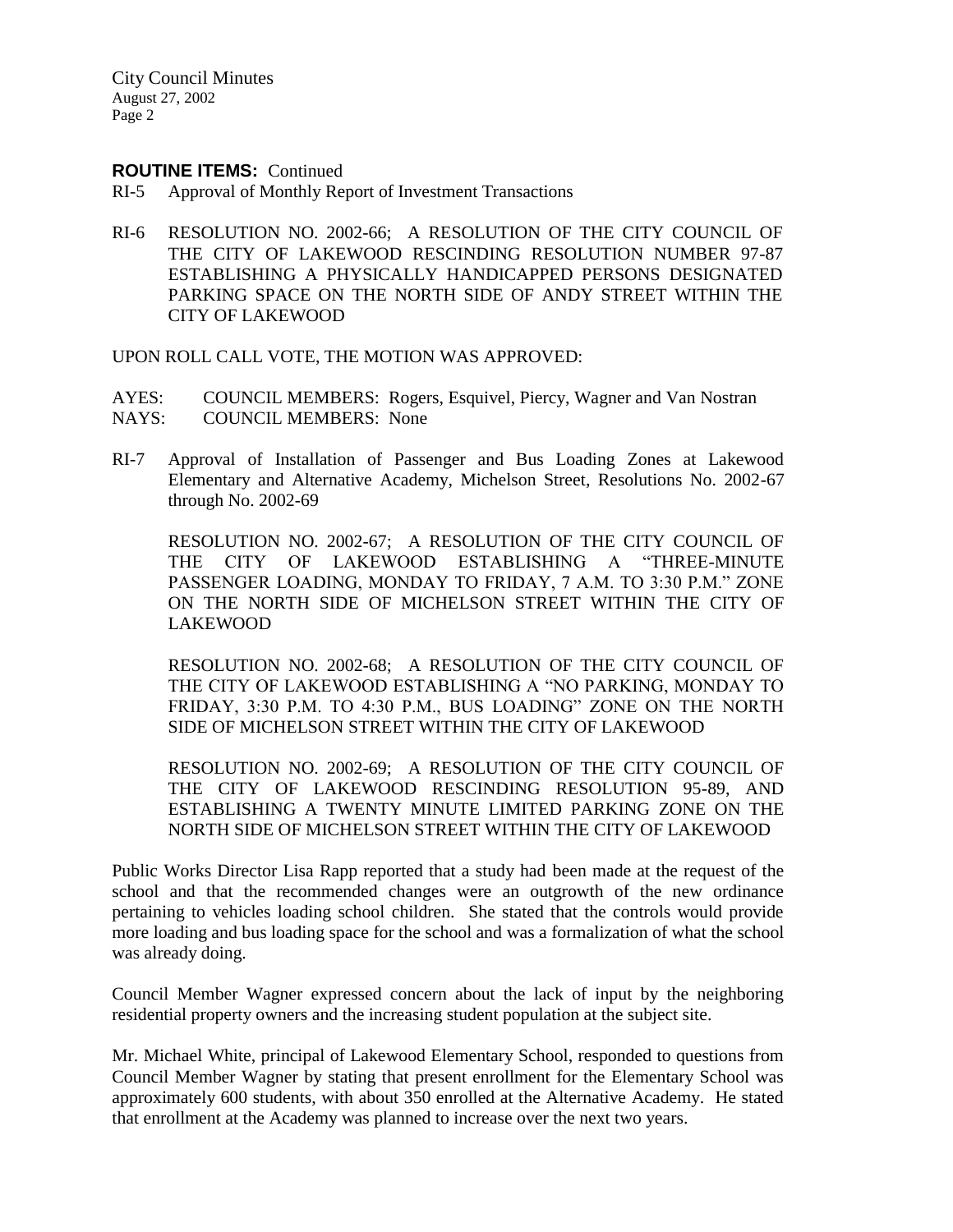### **ROUTINE ITEMS:** Continued

Mayor Van Nostran, after determining from Mr. White that school would be back in session on September 5th, stated he felt the best course at this time would be to try the proposed controls and then re-evaluate to see if they were working properly or if any modifications were necessary.

Responding to a question from Council Member Rogers, Ms. Rapp stated that the major problem that would be addressed by the new controls would be the additional parking area for bus loading. She further stated, and Mr. White confirmed, that the school had been using its staff to mark off the area each day and ensure the buses had adequate space to load. Council Member Rogers determined from Ms. Rapp that there had been no complaints about any of the traffic or parking control changes that had been implemented at other school sites.

Council Member Wagner stated he felt further study was warranted to determine traffic impacts from the planned increases in classes at the site.

COUNCIL MEMBER WAGNER MOVED TO REFER THE MATTER BACK TO THE COMMUNITY SAFETY COMMISSION TO HOLD A PUBLIC HEARING, WITH NOTIFICATION TO RESIDENTS IN THE AREA. THE MOTION DIED FOR LACK OF A SECOND.

MAYOR VAN NOSTRAN MOVED AND COUNCIL MEMBER PIERCY SECONDED TO ADOPT RESOLUTIONS NO. 2002-67, NO. 2002-68 AND NO. 2002-69; AND TO HAVE THE COMMUNITY SAFETY COMMISSION LOOK AT THE AREA TRAFFIC BASED ON THE SCHOOL'S GROWTH FACTOR. UPON ROLL CALL VOTE, THE MOTION WAS APPROVED:

AYES: COUNCIL MEMBERS: Rogers, Esquivel, Piercy and Van Nostran NAYS: COUNCIL MEMBERS: Wagner

**1.1 • AWARD OF BID FOR PUBLIC WORKS PROJECT NO. 02-5, WEST SAN GABRIEL RIVER OPEN SPACE PROJECT AND APPROVAL OF RELATED PROFESSIONAL SERVICES AND USE AGREEMENTS** *[Continued from August 13, 2002]*

. . .

The Director of Public Works gave a brief oral presentation based on the memorandum in the agenda and stated that five bids had been received for the West San Gabriel River Open Space Project. Staff had reviewed bid documents and licenses submitted by the low bidder on the project, Los Angeles Engineering Company, and found them to be in compliance. She stated that since there, as yet, had been no word on whether the City would receive the additional State grant funding for which it had applied, staff was recommending that the City Council award a reduced contract. By deleting items of work numbers 4, 6, 8, and 9, the project could be brought within current funding levels and work could begin. She further stated that the successful bidder had verbally indicated to City staff, his willingness to reinstate the deleted items of work, at the original bid price, should grant funding later become available. She also noted that there was a need for the City Council to approve use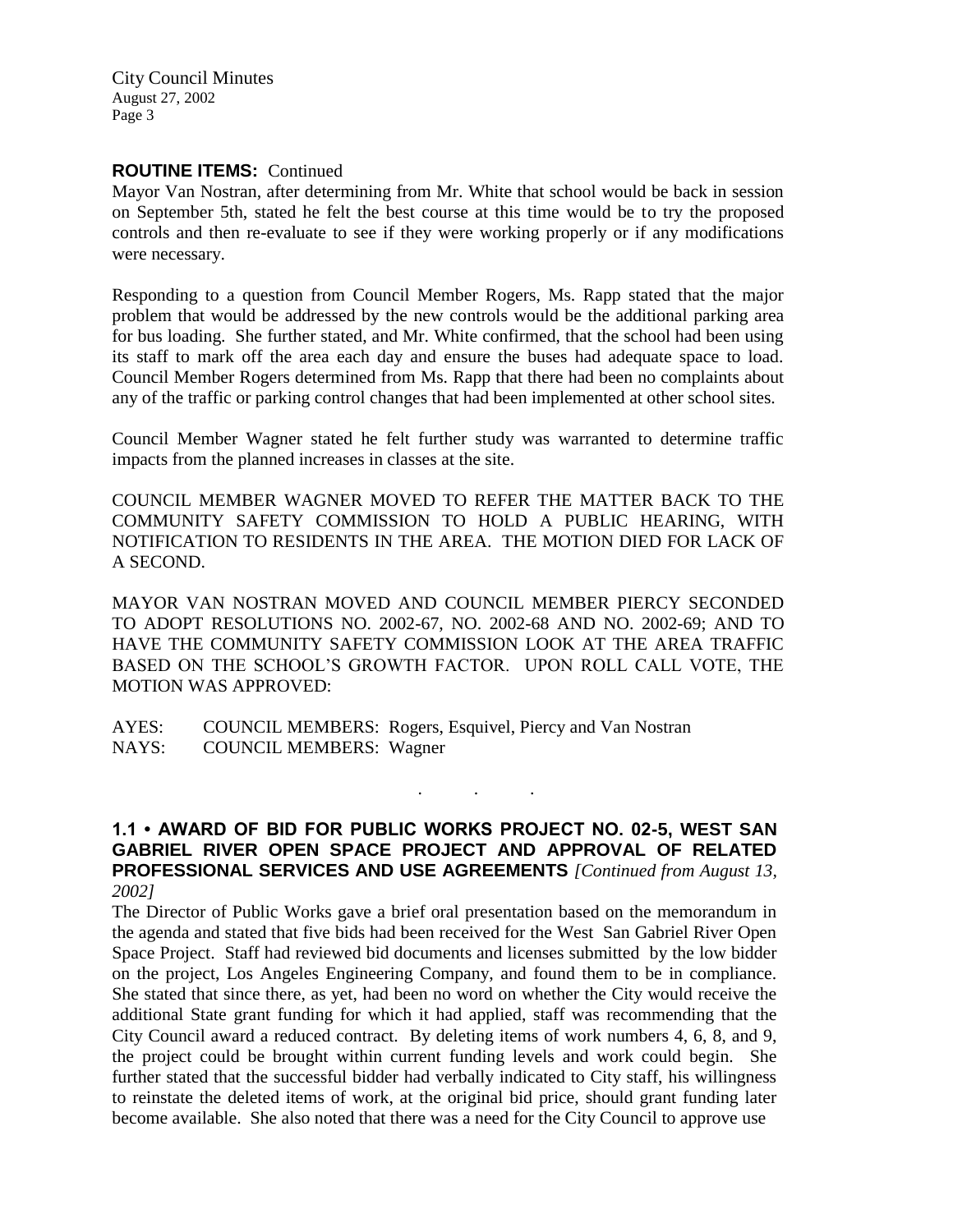**1.1 • AWARD OF BID FOR PUBLIC WORKS PROJECT NO. 02-5** - Continued

agreements with the Los Angeles County Flood Control District and the City of Los Angeles Department of Water and Power; approve an agreement for construction materials and soils testing with AESCO Technologies, Inc.; and approve an amendment to the agreement with landscape architects, Purkiss-Rose/RSI. It was the recommendation of staff that the City Council approve the plans, specifications and working details for the subject project; award the contract for items of work numbers 1, 2, 3, 5 and 7, to Los Angeles Engineering, Inc. in the amount of \$771,500.00; authorize staff to approve a cumulative total of change orders as necessary, not to exceed \$77,000.00; approve an agreement with the County of Los Angeles, Flood Control District; approve an agreement with the City of Los Angeles, Department of Water and Power; approve an agreement with AESCO Technologies, Inc. in an amount not to exceed \$10,000.00; and approve an amendment to the agreement with Purkiss-Rose/RSI in an amount not to exceed \$10,000.00.

Responding to a question from City Attorney John S. Todd, City Manager Howard Chambers stated that staff was recommending a partial award since there was no guarantee that grant funds would be received or could be used for a previously awarded contract if received after the award date. He stated that staff would have the opportunity to re-evaluate the later phases of the project should grant funding not be received. The City Attorney advised that depending on the outcome of the pending grant, there could be a need to re-bid the deleted items of work.

Mayor Van Nostran opened the public hearing at 8:04 p.m. and inquired if anyone wished to be heard on this matter. There was no response.

COUNCIL MEMBER WAGNER MOVED AND COUNCIL MEMBER PIERCY SECONDED TO CLOSE THE PUBLIC HEARING. UPON ROLL CALL VOTE, THE MOTION WAS APPROVED:

AYES: COUNCIL MEMBERS: Rogers, Esquivel, Piercy, Wagner and Van Nostran NAYS: COUNCIL MEMBERS: None

MAYOR VAN NOSTRAN MOVED AND VICE MAYOR ESQUIVEL SECONDED TO APPROVE STAFF'S RECOMMENDATION. UPON ROLL CALL VOTE, THE MOTION WAS APPROVED:

. . .

AYES: COUNCIL MEMBERS: Rogers, Esquivel, Piercy, Wagner and Van Nostran NAYS: COUNCIL MEMBERS: None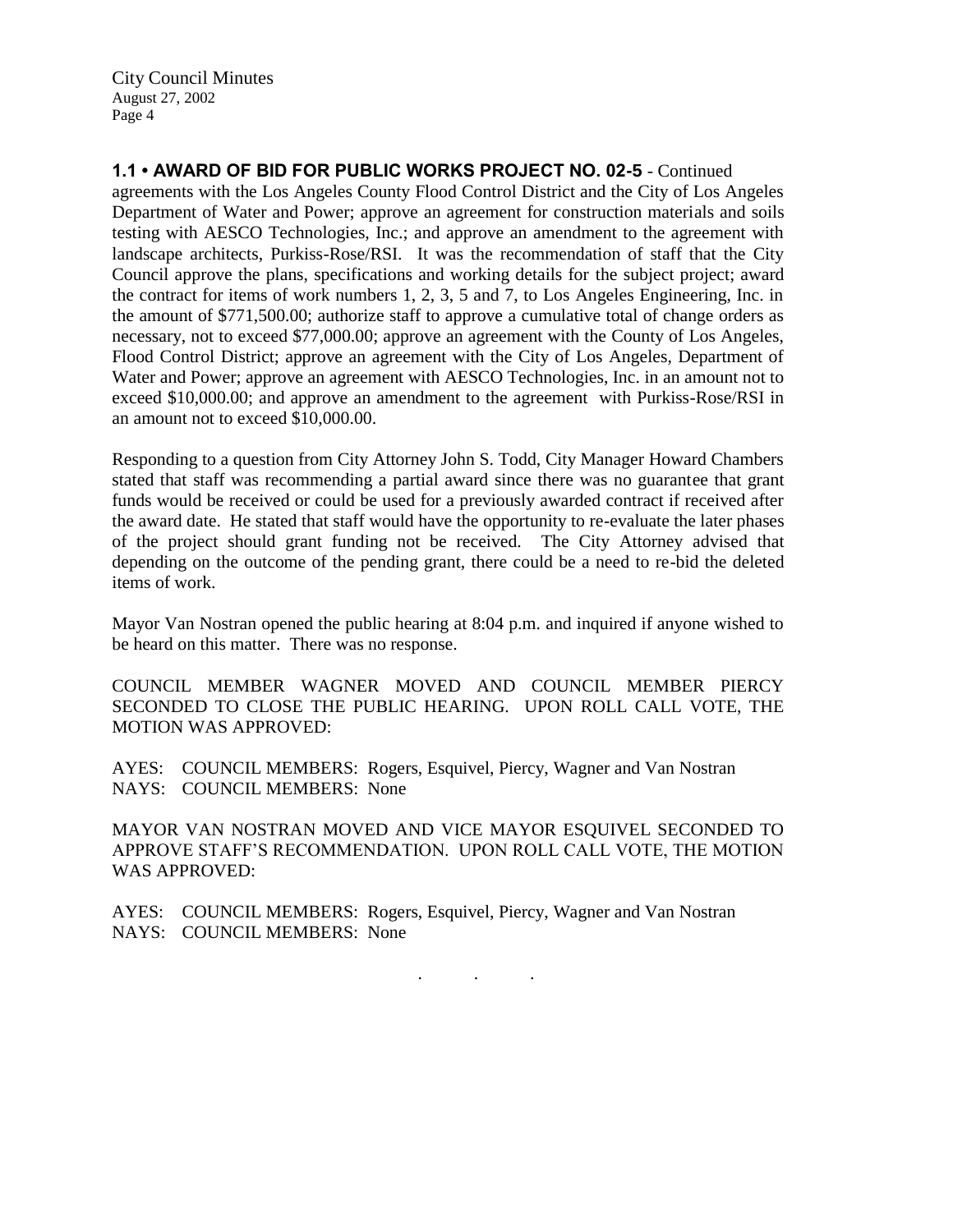# **1.2 • AWARD OF BID FOR PUBLIC WORKS PROJECT NO. 02-01, MAJOR STREET REHAB & LANDSCAPE PIONEER - 2002**

The Director of Public Works gave a brief oral presentation based on the memorandum in the agenda and stated that eight bids, ranging from \$1.38 to \$1.59 million, had been received for a project to rehabilitate and resurface segments of Downey, Clark, and Palo Verde Avenues, and Pioneer Boulevard; and to landscape the existing, raised asphalt median in Pioneer Boulevard. She reported that the low bidder, Shawnan of Downey, was properly licensed for the work and references had been checked. She stated that Proposition C funding would be used for some of the resurfacing work, but that an additional appropriation was necessary to complete the landscaping portion of the project. It was the recommendation of staff that the City Council approve the plans, specifications and working details for the project; appropriate \$350,000 from the General Fund for Pioneer Boulevard median landscaping; award the contract to Sialic Corporation dba Shawnan in the amount of \$1,376,187.00; and authorize staff to approve a cumulative total of change orders, as needed, not to exceed \$100,000.00.

Mayor Van Nostran, noting that the report indicated that the resurfacing would be done using rubberized asphalt material, remarked that not only did the material seem to have worked well for previous City projects, it recycled old tires and kept them out of landfills.

Council Member Piercy inquired if there was a contingency plan if the contractor was not able to complete the Downey Avenue portion of the project within the 60 day period. Ms. Rapp responded by stating that although there should be no problem in completing the project in a timely fashion, staff would be working closely with the contractor.

Mayor Van Nostran opened the public hearing at 8:09 p.m. and called for anyone in the audience wishing to address the City Council on this matter. There was no response.

COUNCIL MEMBER ROGERS MOVED AND VICE MAYOR ESQUIVEL SECONDED TO CLOSE THE PUBLIC HEARING AND APPROVE STAFF'S RECOMMENDATIONS. UPON ROLL CALL VOTE, THE MOTION WAS APPROVED:

AYES: COUNCIL MEMBERS: Rogers, Esquivel, Piercy, Wagner and Van Nostran NAYS: COUNCIL MEMBERS: None

## **1.3 • IMPLEMENTING THE STANDARD URBAN STORM WATER MITIGATION PLAN**

. . .

The Public Works Director gave a brief oral presentation based on the memorandum in the agenda and reported that at the City Council meeting of August 13th, the Standard Urban Storm Water Mitigation Plan (SUSMP) ordinance had been introduced. The proposed ordinance would require the implementation of best management practices and storm water construction measures. It was the recommendation of staff that the City Council conduct a public hearing and adopt Ordinance No. 2002-7 as required by Federal and State law.

The City Attorney advised that the ordinance was based upon a model ordinance prepared by consulting attorney, Rufus Young.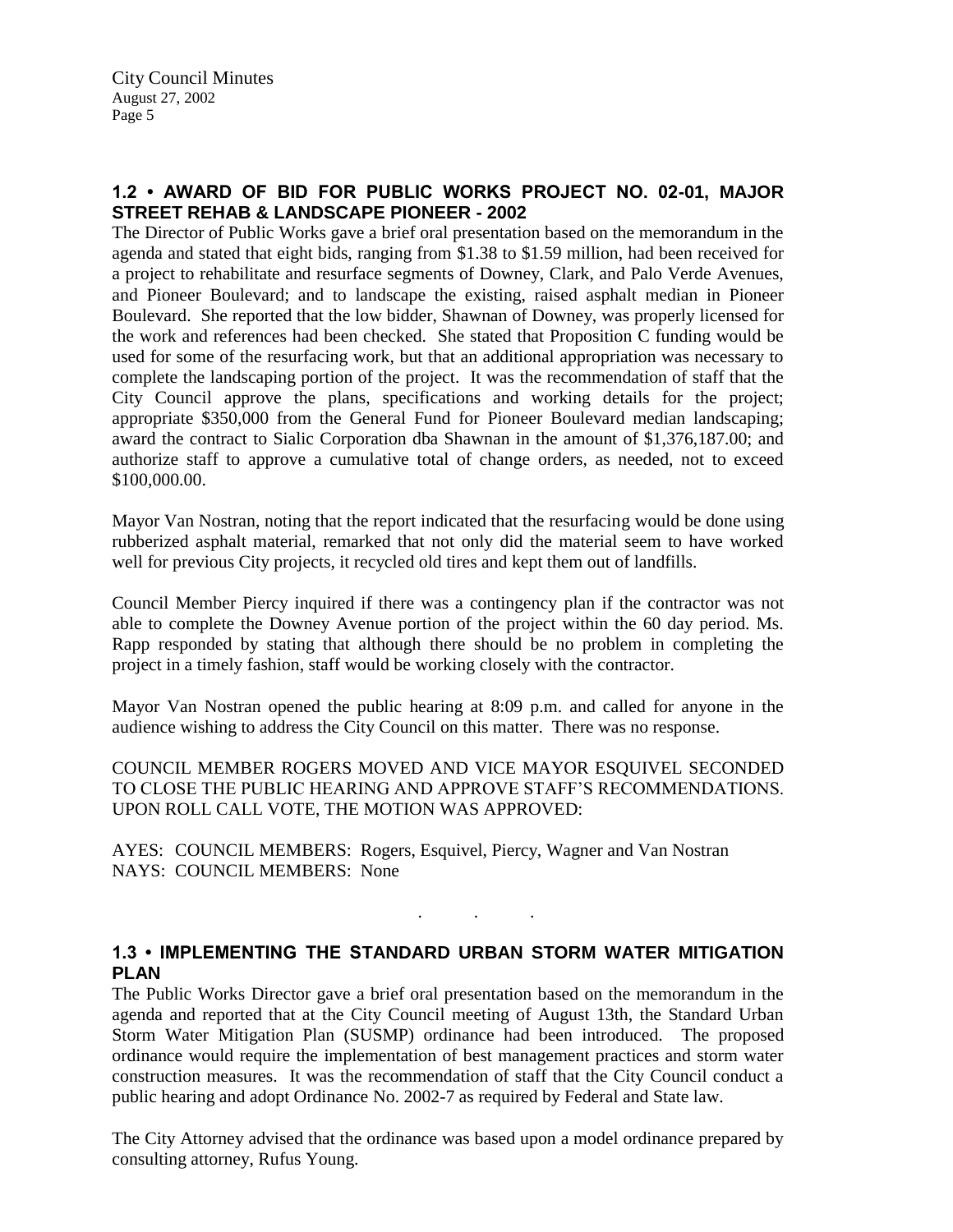#### **1.3 • IMPLEMENTING THE STANDARD URBAN STORM WATER MITIGATION PLAN** – Continued

Council Member Wagner, noting the many references to best management practices (BMPs), inquired if there was a specific standard regarding what BMPs were and their measure of effectiveness. He expressed concern about negative impacts on developments in the eastern portion of the City, where redevelopment was being encouraged. He suggested a meeting to study the BMPs to identify problems and determine the most suitable approaches for Lakewood.

Ms. Rapp noted that the Regional Water Quality Control Board had prepared a guidebook on BMPs, and that staff was working with a consultant to modify the guidebook into a userfriendly booklet that could be distributed for Lakewood projects.

Mr. Young advised that the SUSMP documentation provided some very detailed studies on BMPs that had been done by consultants across the country. He noted that while not all of the BMPs were appropriate to all cities or areas of the country, a considerable body of knowledge had gone into their preparation. He stated that unsuitable BMPs could be removed from the approved list and a removal request directed to the Regional Board.

Mr. Young confirmed for Council Member Rogers that once the BMP guidebook was prepared, it would supercede the list in the standard plan. Ms. Rapp stated that the goal was to provide as many workable options as possible.

Responding to a question from Council Member Wagner, Mr. Young stated that although the City was being directed by the Regional Water Quality Control Board, a State agency, the underlying legislation was the Federal Clean Water Act and could, therefore, not be considered a State mandate.

Mayor Van Nostran opened the public hearing at 8:25 p.m. and called for anyone in the audience wishing to address the City Council on this matter. There was no response.

ORDINANCE NO. 2002-7; AN ORDINANCE OF THE CITY COUNCIL OF THE CITY OF LAKEWOOD, CALIFORNIA, IMPLEMENTING THE STANDARD URBAN STORM WATER MITIGATION PLAN OF THE CALIFORNIA REGIONAL WATER QUALITY CONTROL BOARD FOR THE LOS ANGELES REGION BY AMENDING CHAPTER 8 OF ARTICLE V OF THE LAKEWOOD MUNICIPAL CODE ADOPTING THE "STANDARD URBAN STORM WATER MITIGATION PLAN IMPLEMENTATION" was read by title by Mayor Van Nostran.

COUNCIL MEMBER WAGNER MOVED AND COUNCIL MEMBER ROGERS SECONDED TO WAIVE FURTHER READING OF ORDINANCE NO. 2002-7. UPON ROLL CALL VOTE, THE MOTION WAS APPROVED:

AYES: COUNCIL MEMBERS: Rogers, Esquivel, Piercy, Wagner and Van Nostran NAYS: COUNCIL MEMBERS: None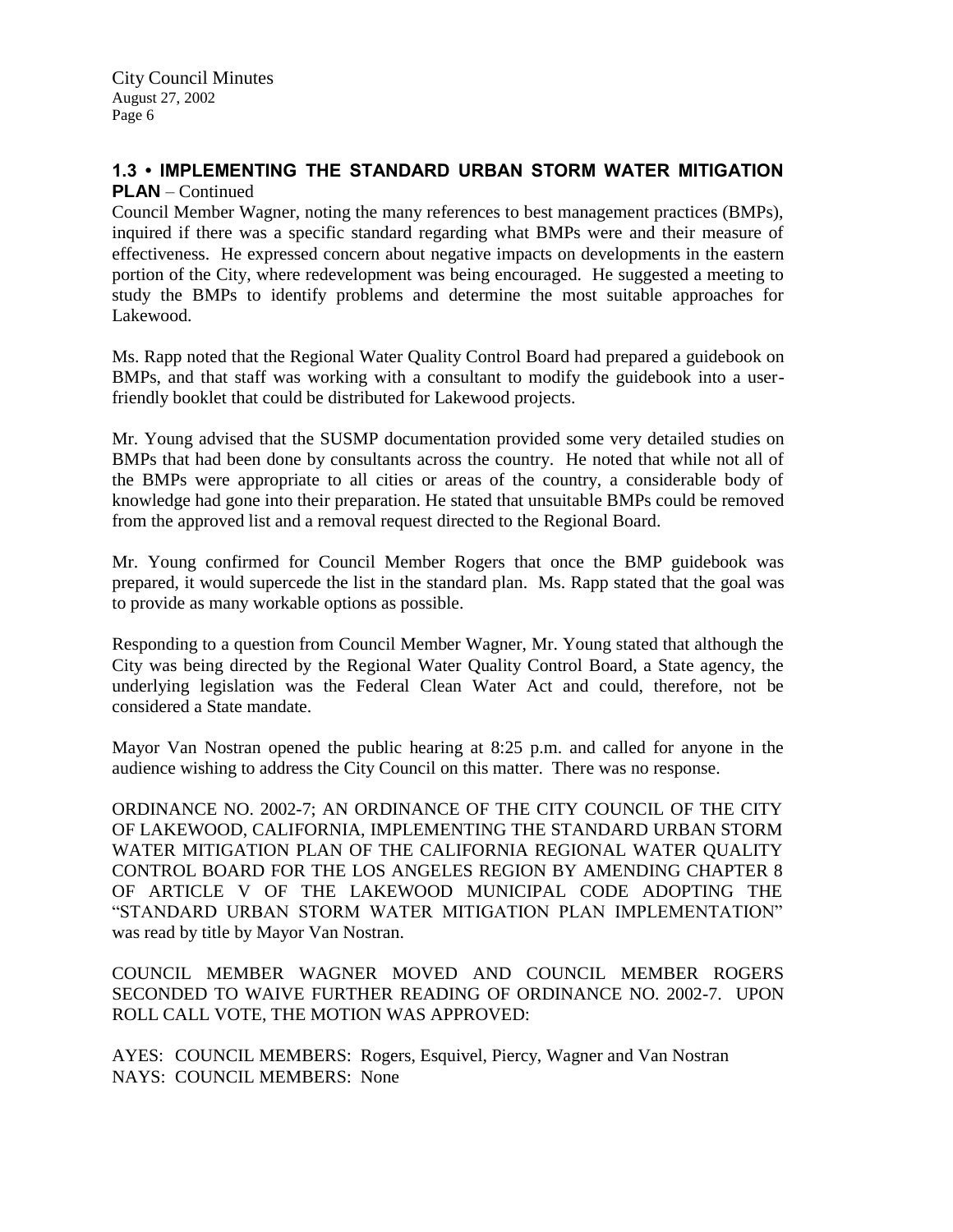## **1.3 • IMPLEMENTING THE STANDARD URBAN STORM WATER MITIGATION PLAN** - Continued

VICE MAYOR ESQUIVEL MOVED AND COUNCIL MEMBER PIERCY SECONDED TO ADOPT ORDINANCE NO. 2002-7. UPON ROLL CALL VOTE, THE MOTION WAS APPROVED:

AYES: COUNCIL MEMBERS: Rogers, Esquivel, Piercy, Wagner and Van Nostran NAYS: COUNCIL MEMBERS: None

COUNCIL MEMBER WAGNER MOVED AND COUNCIL MEMBER PIERCY SECONDED THAT STAFF PROVIDE INFORMATION ON BEST MANAGEMENT PRACTICES AND AN EVALUATION OF THEM. THERE BEING NO OBJECTION, IT WAS SO ORDERED.

At 8:27 p.m., the Regular Meeting of the City Council was recessed for the Meeting of the Lakewood Redevelopment Agency. At 8:28 p.m., the City Council Meeting was reconvened.

. . .

. . .

## **JOINT PUBLIC HEARING OF THE CITY COUNCIL AND THE REDEVELOPMENT AGENCY ON THE LEASE OF REAL PROPERTY LOCATED AT 3650 CHERRY AVENUE**

Mayor Van Nostran announced that the Redevelopment Agency and the City Council would hold a joint public hearing at this time to consider the proposed lease of real property located at 3650 Cherry Avenue.

It was noted for the record that all City Council and Redevelopment Agency Members were present.

The City Manager presented an oral report based on the memorandum contained in the agenda packet and reported that the issue was the continuation of a lease for property owned by the Redevelopment Agency which had been leased for auto sales and service. He stated that the proposed resolutions would permit that use to continue while both allowing and encouraging the business owner to expand his service and sales capacity, through the consolidation of properties, and still remain in Lakewood. He noted that the lease also would provide an option for the purchase of the property from the Agency at fair market value, an option that had been available to the business owner since the original lease in 1991. He concluded by stating that the owner had agreed to the terms of the lease agreement and that it was necessary to hold a public hearing and adopt the proposed resolutions.

Mayor Van Nostran opened the public hearing at 8:30 p.m. and called for anyone in the audience wishing to address the City Council on this matter. There was no response.